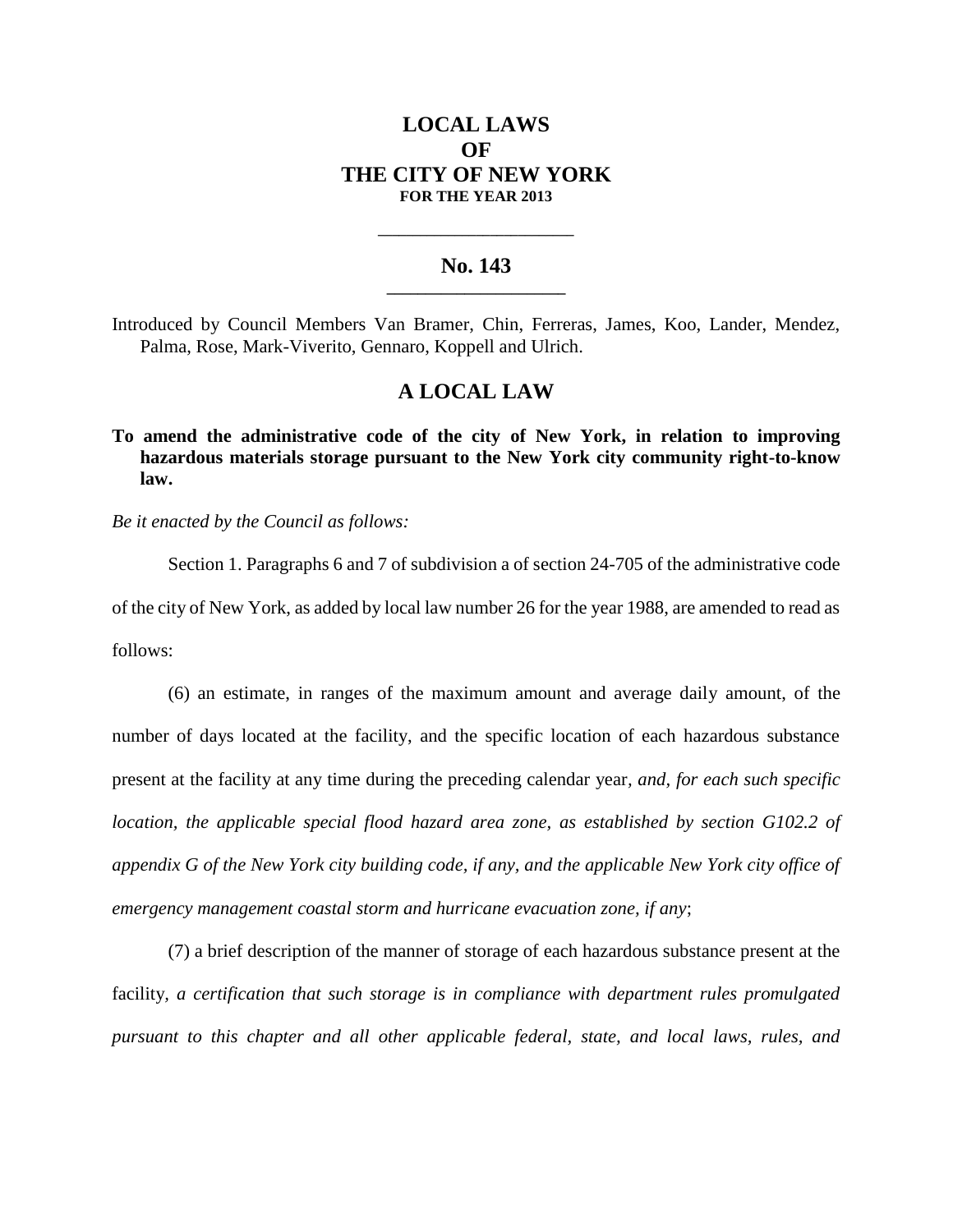*regulations, and a description of how such storage takes into account potential flooding and other extreme weather events*; and

§ 2. Section 24-713 of the administrative code of the city of New York is amended by adding a new subdivision d to read as follows:

*(d) Any person who violates any rule promulgated pursuant to subdivision b of section 24-716 of this chapter shall be subject to a civil penalty, returnable before the environmental control board, in an amount not to exceed ten thousand dollars. Each notice of violation shall contain an order of the commissioner directing such person, within thirty days from the date of the order, to correct the condition constituting the violation and to file with the department electronically, or in such other manner as the department shall authorize, a certification that the condition has been corrected. In any proceeding before the board, no civil penalty shall be imposed for a violation pursuant to this subdivision if such person complies with the commissioner's order to correct and to certify correction of the violation within thirty days.*

§ 3. Section 24-716 of the administrative code of the city of New York, as added by local law number 26 for the year 1988, is amended to read as follows:

§24-716 Regulations. *(a)* The commissioner shall have the power to promulgate such rules and regulations as may be necessary to carry out the purposes of this chapter.

*(b) On or before January first, two thousand fifteen, the commissioner shall, in consultation with the emergency response agencies, promulgate rules for the proper siting and storage of hazardous substances, taking into consideration all safety issues, including, but not limited to, spillage, fire, flooding, storm surge, earthquake, power outages, and high winds. Such rules may regulate hazardous substances individually or in groups, and may require that additional or alternative precautions be taken in advance of an anticipated extreme weather event.*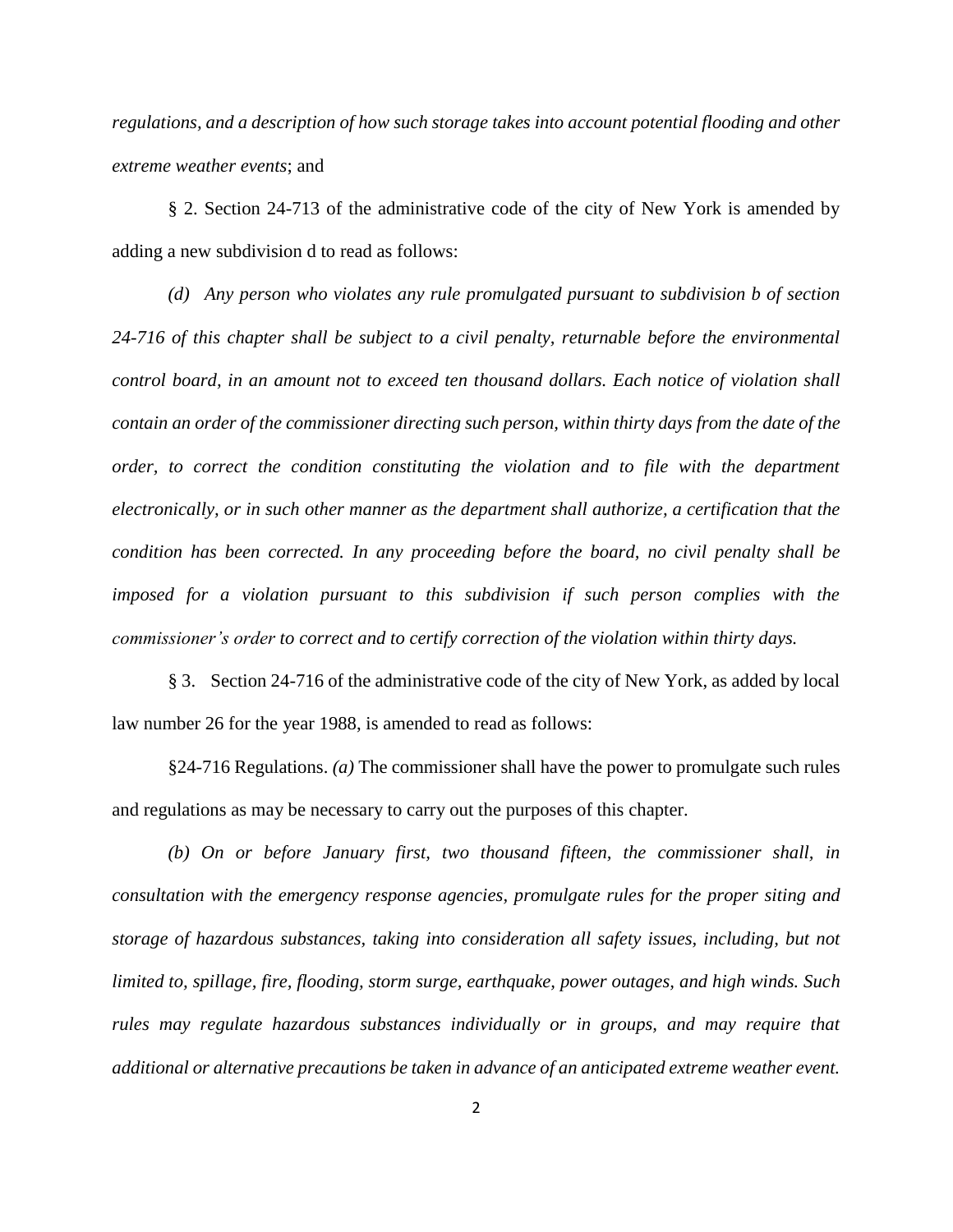§ 4. Subdivision c of section 24-718 of the administrative code of the city of New York, as added by local law number 92 for the year 1993, is amended to read as follows:

(c) [On or before July first, nineteen hundred ninety-four, the] *The* commissioner, in consultation with the emergency response agencies, shall by rule establish the contents of a risk management plan, which shall be designed to prevent the accidental release and to minimize the consequences of any such release of any extremely hazardous or regulated toxic substance. *Such plan shall take into account extreme weather events, including potential flooding that may occur due to the location of a facility within a special flood hazard area, as established by section G102.2 of appendix G of the New York city building code, or within a New York city office of emergency management coastal storm and hurricane evacuation zone.* The plan shall include but need not be limited to: (1) a site plan; (2) a safety review of design for new and existing equipment and processes; (3) an emergency response program, [including] *which shall consider flooding and other extreme weather events and shall include* an emergency response plan, emergency response training, and emergency response exercises; (4) standard operating procedures; (5) a preventive maintenance program for equipment; (6) a training program for equipment operators, including duration and type of training, and retraining; (7) accident investigation procedures; and (8) a risk assessment program, including a hazard analysis*,* [and] a consideration of the use of alternate equipment and alternate substances*, and the risk of an accidental release caused by an extreme weather event*.

§ 5. This local law shall take effect ninety days after enactment, except that the commissioner of environmental protection shall take such measures as are necessary for its implementation, including the promulgation of rules, prior to such effective date.